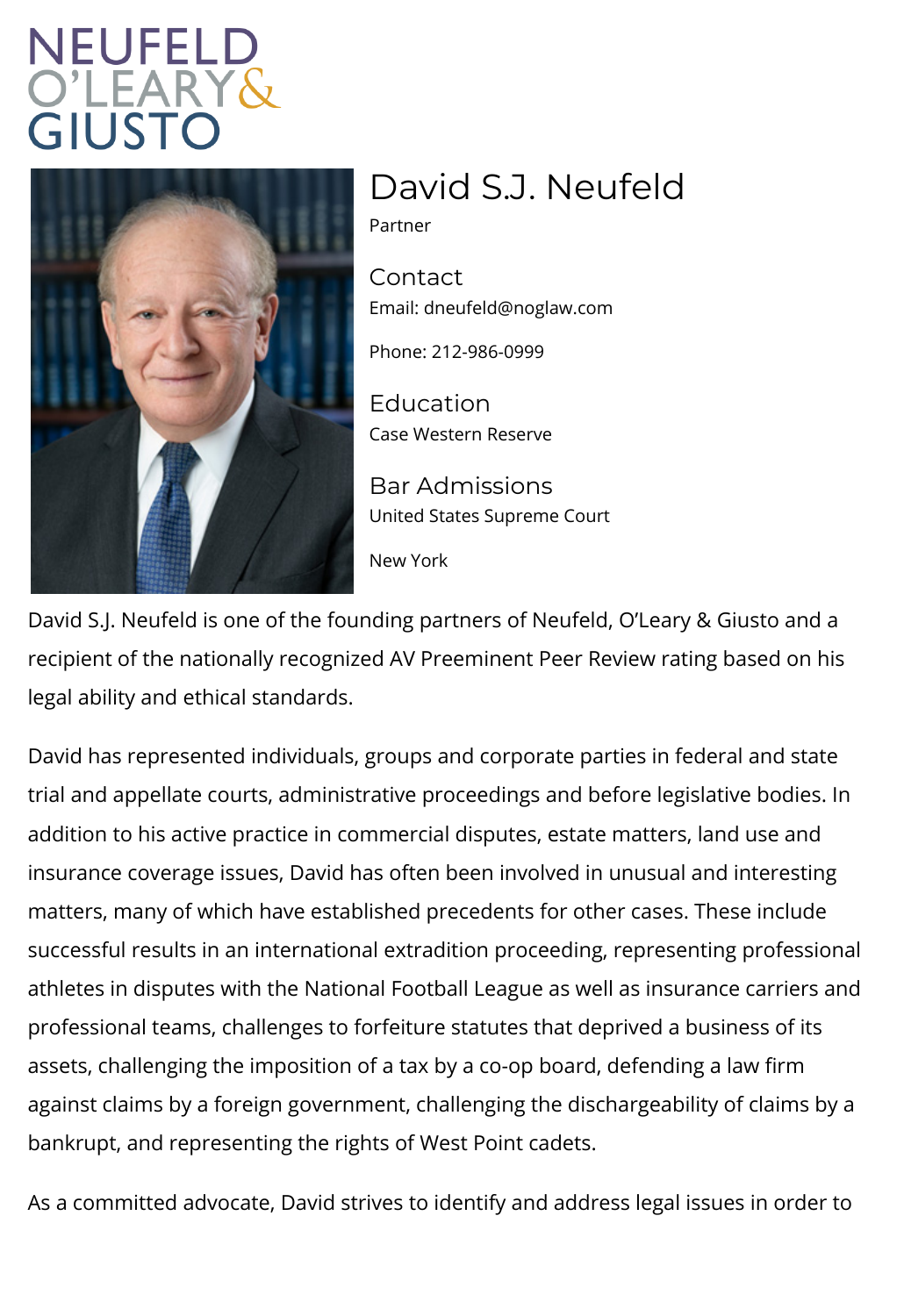efficiently achieve a successful result that is timely, economically reasonable, and beneficial to clients. When necessary, he has tried cases in state and federal courts before Judges and Juries to ensure that the rights of his clients are protected and enforced and has argued appeals.

David serves as counsel and advisor to businesses and business owners, including, providing them with guidance in efficiently complying with legal requirements, addressing regulatory matters before the legislature, and minimizing and avoiding their legal entanglements and expenses. As a trustee of several active and complex trusts, and the executor of estates, David applies his experience and legal background to efficiently achieving the objectives of the estates and trusts, and carrying out his fiduciary duties to the beneficiaries.

Early in his career, David had the honor of serving as the chairman of the New York State Bar Association's Committee on Civil Practice for six years. He also served as chairman of the Zoning Board of Appeals of a New York municipality for over eleven years, and continues to serve on the Board each month.

As a young boy David's family moved to the United States from South Africa, and he resides with his wife in New York having raised two wonderful sons. David obtained his law degree in 1974, with honors, from Case Western Reserve University, and is admitted to practice law in the New York State Courts, the United States Supreme Court, the U.S. Tax Court and several other federal courts in New York. At the request of his clients, David has also been admitted to appear before other federal and state courts including those in Kentucky, California, Maryland, Illinois, Florida and Washington. David is a member of the New York State and Suffolk County Bar Associations.

## CONTACT

New York City Office 370 Lexington Ave, #908 New York, NY 10017 P 212-986-0999 F 212-986-6341

Long Island Office 225 Old Country Rd Melville, NY 11747 P 631-549-1717